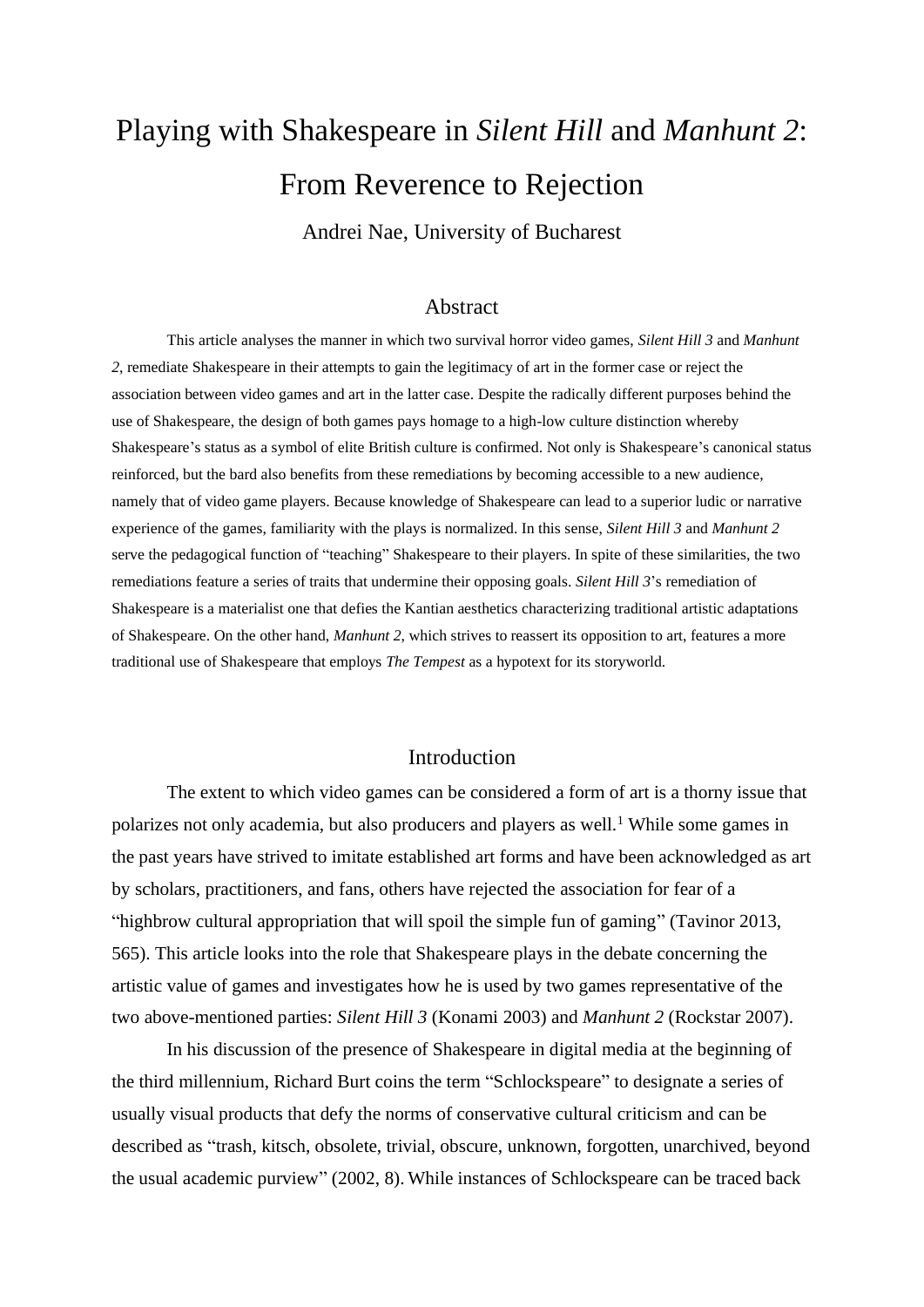to the nineteenth century in the form of citing purple passages contrary to performing the entire plays (Burt 2002, 13), the internet, Web 2.0, and new entertainment technologies have provided these marginalized practices of Shakespeare with a global stage. Contrary to more conventional adaptations of Shakespeare that entertain a "dialogical and hermeneutic" (Burt 2002, 12) relation to the plays, Schlockspeare products fail to live up to the Kantian notions of disinterestedness and purposiveness without purpose and are geared toward consumerist goals that use Shakespeare as a commodity (Burt 2002, 25). Kant's theory of aesthetic judgement (2007) has been influential in separating art from other forms of entertainment. The German philosopher claims that aesthetic judgements are disinterested (one finds an object of art beautiful because one rationally evaluates it as such, not because of the pleasure which that object affects), universal, necessary (since beauty is inherent to the work of art, universal human reason should be able to acknowledge it), and, finally, purposive without purpose. This final trait entails that what differentiates art objects from other objects is that, in the case of the former, one cannot infer the rational transcendental concept or purpose that "causes" the work of art (Dalton 2015, 7).

By evoking Kant's purposiveness without purpose, Burt stresses the idea that Schlockspeare defies this fourth and final trait of art because in the case of Schlockspeare the purpose of using Shakespeare is an obviously consumerist one. In light of this, Schlockspeare is considered illegitimate by conservative cultural critics. Shakespeare's adaptive value (Corrigan 2015, 53) in the digital age seems no longer to be related to his allegedly stable meaning and aesthetic superiority, but rather to his portability to suit the goals of individual users (Fazel and Geddes 2017, 3-4) which utilize Shakespeare as a symbol of elite culture (Lanier 2006, 232).

In fact, the user as a concept becomes pivotal in understanding the appropriation practices that are encouraged by digital media since it embodies both the creative agency offered by digital media and the consumerist tendencies that underpin the user's manipulation of Shakespeare. The user may be "a gamer, a programmer, an online shopper, an Instagrammer, a patron, a student, a self-proclaimed fan, a corporation, a search engine, or a software program; users and uses expand in response to new, emerging platforms" (Fazel and Geddes 2017, 4). While the concept of user is generally employed to refer to the new reader who is no longer passive, but actively involved in making a Shakespeare of their own, Fazel and Geddes' use of the concept further widens its scope to include non-grassroots producers of digital content that are nevertheless not part of the cultural elite and feature a similar materialist use of Shakespeare.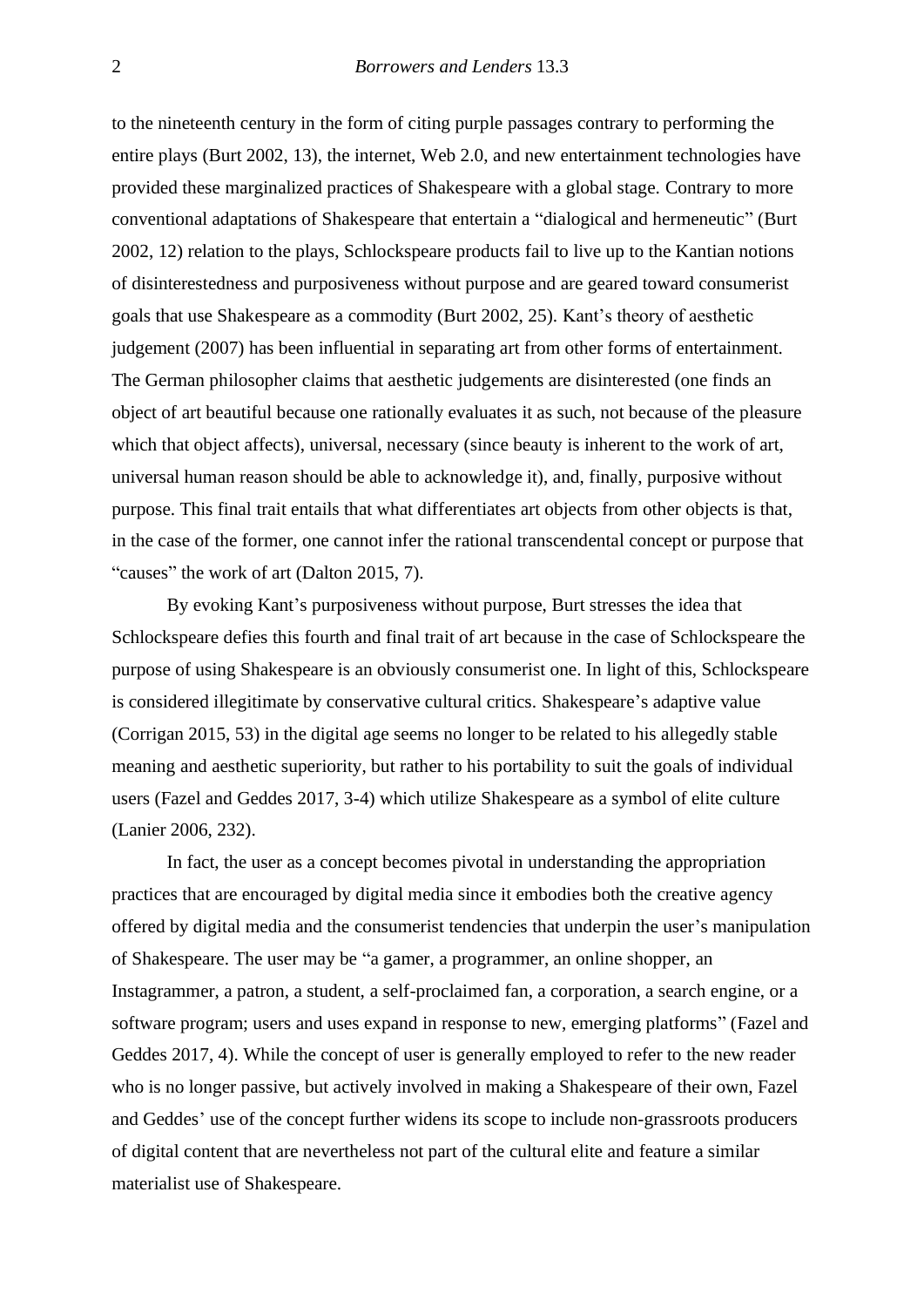This broad application of the concept of user is well showcased by the two survival horror video games, *Silent Hill 3* and *Manhunt 2*, which, as users in and of themselves, fit into the appropriative logic characteristic of digital media interested in the immaterial capital that can be gained from Shakespeare. In particular, this article shows that while *Silent Hill 3*'s use of Shakespeare in the form of remediation—the process whereby one medium imitates the representational affordances of another (Bolter and Grusin 2000)—complies with the norms of conservative cultural criticism in an attempt to attain the status of art, *Manhunt 2* rejects Shakespeare as a symbol of high culture so as to be considered a contested form of low entertainment, or Schlockspeare. On the other hand, this article reveals how Shakespeare, too, benefits from these remediations by attaining the "street credibility, broad intelligibility, and celebrity" (Lanier 2010, 104) of video games, thereby becoming accessible to yet another niche market, the videogame players.

At the same time, I am aware that rankings such as high culture and low culture, with which traditional adaptations and recent digital appropriations have been respectively associated, are artificial discursive formations (Foucault 1972/2002) which privilege some forms of content to the detriment of others. In tackling Kant's approach to aesthetics, Pierre Bourdieu refutes the universality of the notion of disinterestedness required to engage with high art and, instead, regards it as a result of learning and one's social position. High art, then, is not essentially high, but rather it is a social construct by means of which superior social classes maintain the status quo (Fisher 2013, 477).

Not only, then, are these discursive formations in and of themselves fluid and historically contingent, but also, the digital revolution has further highlighted their instability. Note, however, that despite their contestation in academia, the discursive formations of high and low culture are still at work in the production of video games. Most mainstream video games, such as the ones discussed in this article, are designed in accordance with the highlow culture binary opposition. Since mainstream video games have been historically stigmatized as a low, controversial form of pop culture with a bad influence on its players, they will attempt to integrate Shakespeare, alongside other authors or works associated with high art, in order to legimitate themselves (Nae 2019).

Nonetheless, the strategies of exclusion discriminating between legitimate adaptations of Shakespeare and illegitimate textual practices, or Schlockspeare, have become less effective in the context of the proliferation of Shakespeare across digital media since "the Internet has decentered academic authority insofar as non-academic Shakespeare sites have as much authority as academic ones and academic ones are not located on university and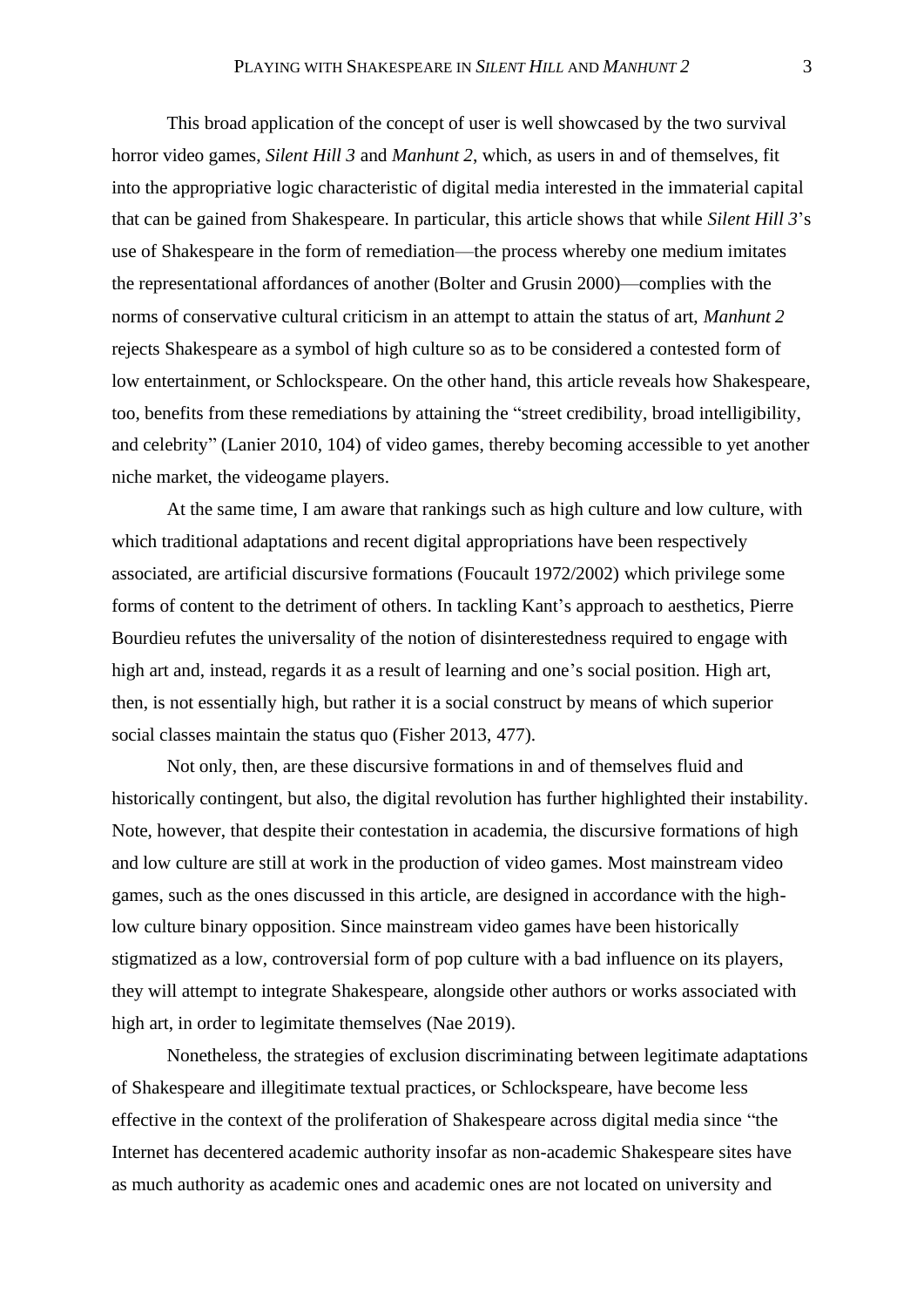college campuses" and since "Shakespeare critics (and humanities faculty in general) are rapidly shrinking in number as universities and colleges have become, cinematically speaking, the equivalent of Academics in the Mist, game preserves for the endangered species of the humanities professor" (Burt 2002, 16).<sup>2</sup> Digital culture strongly challenges the line between high and low culture and substitutes it with a liminal space that is representative for a growing number of Shakespeare productions. In spite of this, the AAA gaming industry in general and Konami and Rockstar specifically continue to pay tribute to conservative notions of high and low culture and design their games in accordance with this binary opposition. Consequently, my second goal is to investigate how the high art-low entertainment binary informs the manner in which the two games use Shakespeare and, additionally, to highlight the tensions and contradictions that mark the games' efforts to position themselves at opposing ends on the ladder of cultural prestige.

### *Silent Hill 3* and Textual Envy

*Silent Hill 3* picks up the story of the first instalment, *Silent Hill* (Konami 1999), whose canonical ending features Harry Mason escaping the town Silent Hill with his adoptive daughter, Cheryl. <sup>3</sup> The game begins many years after the events of *Silent Hill*, with Cheryl now a young adult who adopts the name Heather. Throughout the game, she is pursued by the followers of a religious cult of Silent Hill (the Order), who need Heather in order to determine the second coming of God. As the game unfolds, the player learns that Heather is, in fact, pregnant with God, which means that, besides defeating the Order, Heather must also find a way to abort. The game ends with Heather's successful abortion and the killing of Claudia, the main antagonist of the game and the leader of the Order.

As Ewan Kirkland (2010) points out, the entire *Silent Hill* series makes use of a suite of game design choices and paratexts in order to market the games as high art. *Silent Hill 3* is no different from other instalments in the franchise and engages in a series of remediations and quotations of established authors, works, and media. One such author is William Shakespeare, who is featured in one of the games' puzzles located in the Central Square Shopping Center. In order to proceed from the bookstore onwards, the player must pick up a five-volume anthology of Shakespeare's plays scattered on the floor and place the volumes in correct order on one of the shelves. Each of the five volumes contains one play and a number. The player's task is to arrange them according to a memo pinned to one of the walls. Once the correct order of the volumes has been established, the numbers scribbled on the covers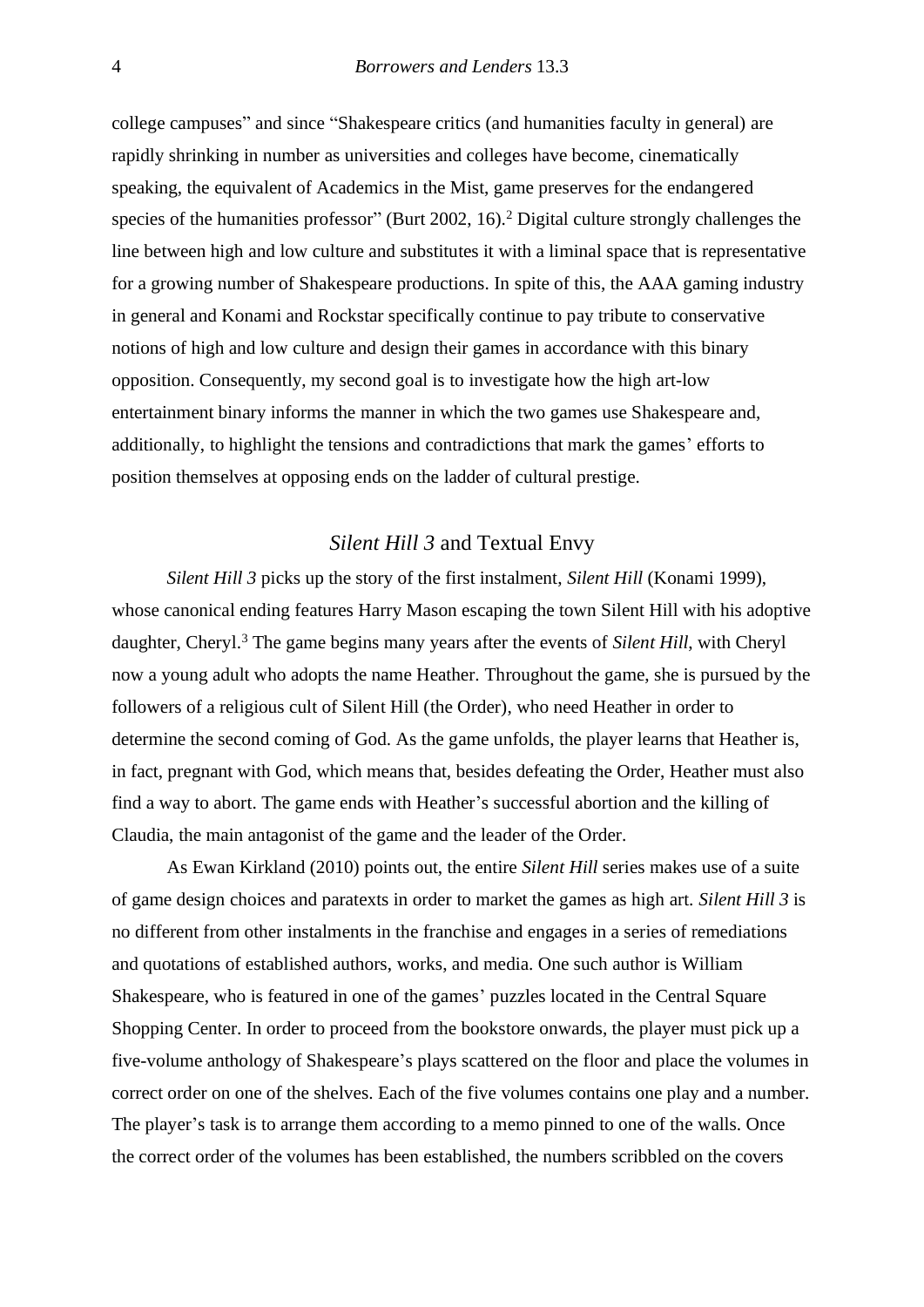will provide the digit code required to open the "employees only" door that leads out of the bookstore.

The complexity of the puzzle depends on the difficulty level selected by the player at the beginning of the game. On "easy," the puzzle features no memo, and the player must arrange the volumes in consecutive order. On "normal," the puzzle becomes a bit more complicated, since now there is a memorandum that reads "Fair is foul, and foul is fair. / Put these books out of order." The player must arrange the volumes not in a consecutive order, but by making sure that the four-digit number hand-written on the four book spines is legible. Finally, on "hard mode," the memo contains a riddle in the form of a poem whose solution signals out the correct order of the volumes. The riddle is:

> In here is a tragedy art thou player or audience? Be as it may, the end doth remain: all go on only toward death.

The first words at thy left hand: a false lunacy, a madly dancing man. Hearing unhearable words, drawn to a beloved's grave—and there, mayhap, true madness at last.

As did this one, playing at death, find true death at the last. Killing a nameless lover, she pierced a heart rent by sorrow.

Doth lie invite truth? Doth verity but wear the mask of falsehood? Ah, thou pitiful, thou miserable ones!

Still amidst lies, though the end cometh not, wherefore yearn for death?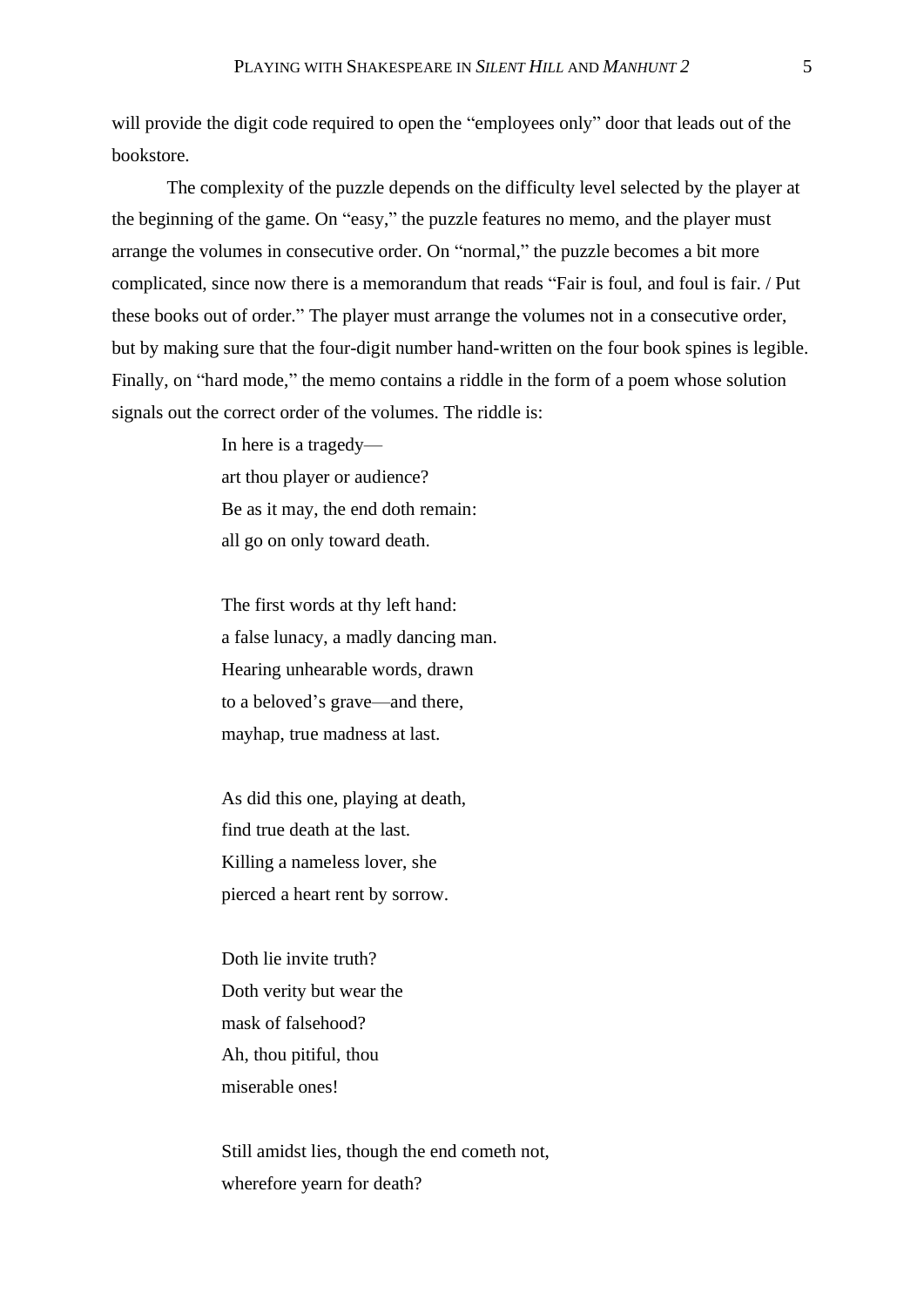Wilt thou attend to thy beloved? Truth and lies, life and death: a game of turning white to black and black to white.

Is not a silence brimming with love more precious than flattery? A peaceful slumber preferred to a throne besmirched with blood?

One vengeful man spilled blood for two; Two youths shed tears for three; Three witches disappeared thusly; And only the four keys remain.

Ah, but verily. . . In here is a tragedy art thou player or audience? There is nothing which cannot become a puppet of fate or an onlooker, peering into the cage.

The stanzas indicate the position of each volume, but instead of naming the plays, they mention some of their most prominent themes, motifs, and events, which the player must recognize. As explained on a fan-run *Silent Hill Wiki* page titled "Shakespeare Anthology Puzzle", the second stanza alludes to Hamlet's feigned madness ("a false lunacy"), the words uttered by his father's ghost ("unbearable words"), Ophelia's funeral, and the fight between Hamlet and Laertes ("true madness at last"). The next stanza refers to Juliet from *Romeo and Juliet* who feigned her own death ("playing at death"), but eventually died by killing herself ("find[s] true death at last. [. . .] she / pierced a heart rent by sorrow"). The fourth stanza, invoking both the opposition between and also the transition from truth to lie or honesty to deceit, is ambiguous, since it can refer to two tragedies where deceit plays an important role in the plot, namely *Macbeth* and *Othello*. The player must closely inspect the next stanza which disambiguates the reference by bringing up the racial tensions of *Othello* ("a game of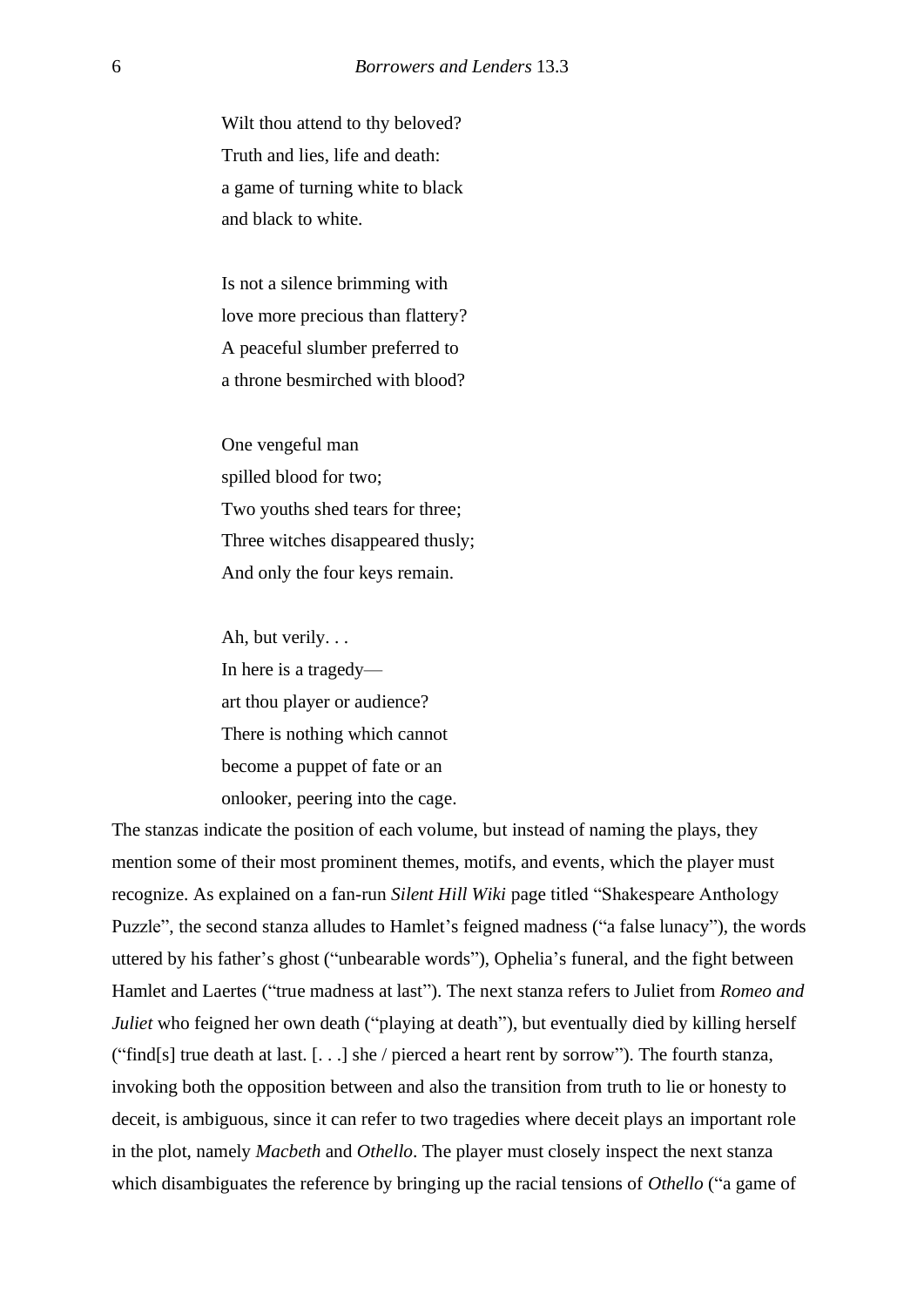turning white to black / and black to white"). Finally, the sixth stanza references *King Lear*, in which Cordelia, one of Lear's daughters, sincerely loves her father but does not express it in the same overt manner as her insincere sisters do ("Is not a silence brimming with / love more precious than flattery?"). The next stanza reveals the algorithm the player must use to obtain the digit code required to open the "employees only" door.

If video games, like games in general, are about "attaining a goal using the 'less efficient means' available" (Suits 1978, quoted in Juul 2014, 189), then the bookstore puzzle serves this function very well by delaying and complicating the fulfilling of the objective to leave the bookstore. However, there is more to the bookstore puzzle than merely increasing the ludic experience of traversing the shop. By using Shakespeare to frame the puzzle diegetically, *Silent Hill 3* overtly brings into discussion the cultural hierarchies within which it is enmeshed.

The manner in which *Silent Hill 3* remediates Shakespeare is tributary to a high-low culture binary opposition in which Shakespeare is at the higher end while games are placed at the lower end of the divide. The game's use of Shakespeare is an attempt to move up the ladder of prestige by borrowing some of the Bard's cultural capital. The remediation itself, however, indicates an alleged incompatibility between the literary canon and video games, one that associates Shakespeare "with a regressive notion of cultural capital" (Albanese 2010, 99). The plays are not seamlessly integrated in the game's digital world, but rather they are represented in the form of hard-cover volumes that single out the fact that Shakespeare is not digital and that he belongs to the printed text. *Silent Hill 3* seems to evince a form of textual envy whereby the digital game acknowledges its derivative use of Shakespeare and localizes the essential Shakespeare in the text. (In proposing the term "textual envy," I draw on Henry Jenkins, who uses the term "cinema envy" [2004, 120] to highlight the manner in which mainstream games of the late nineties and early two-thousands were struggling with their own medium specificity and were keen on looking as cinematic as possible.)

The intermedial tension between Shakespeare, who is traditionally associated with the text and the stage, and the game, a digital medium, is not new and can be traced to the opposing drives principally guiding high culture and popular culture/entertainment: the Kantian notion of purposiveness without purpose *versus* the focus on gross revenue. *Silent Hill 3*'s use of the Bard mirrors similar employments featured in most emerging media in the twentieth century that were seeking legitimation. Mass media such as radio, silent film, television, and modern cinema all used Shakespeare in their emerging phases in an attempt to gain social validation (Burt 2002, 2-3).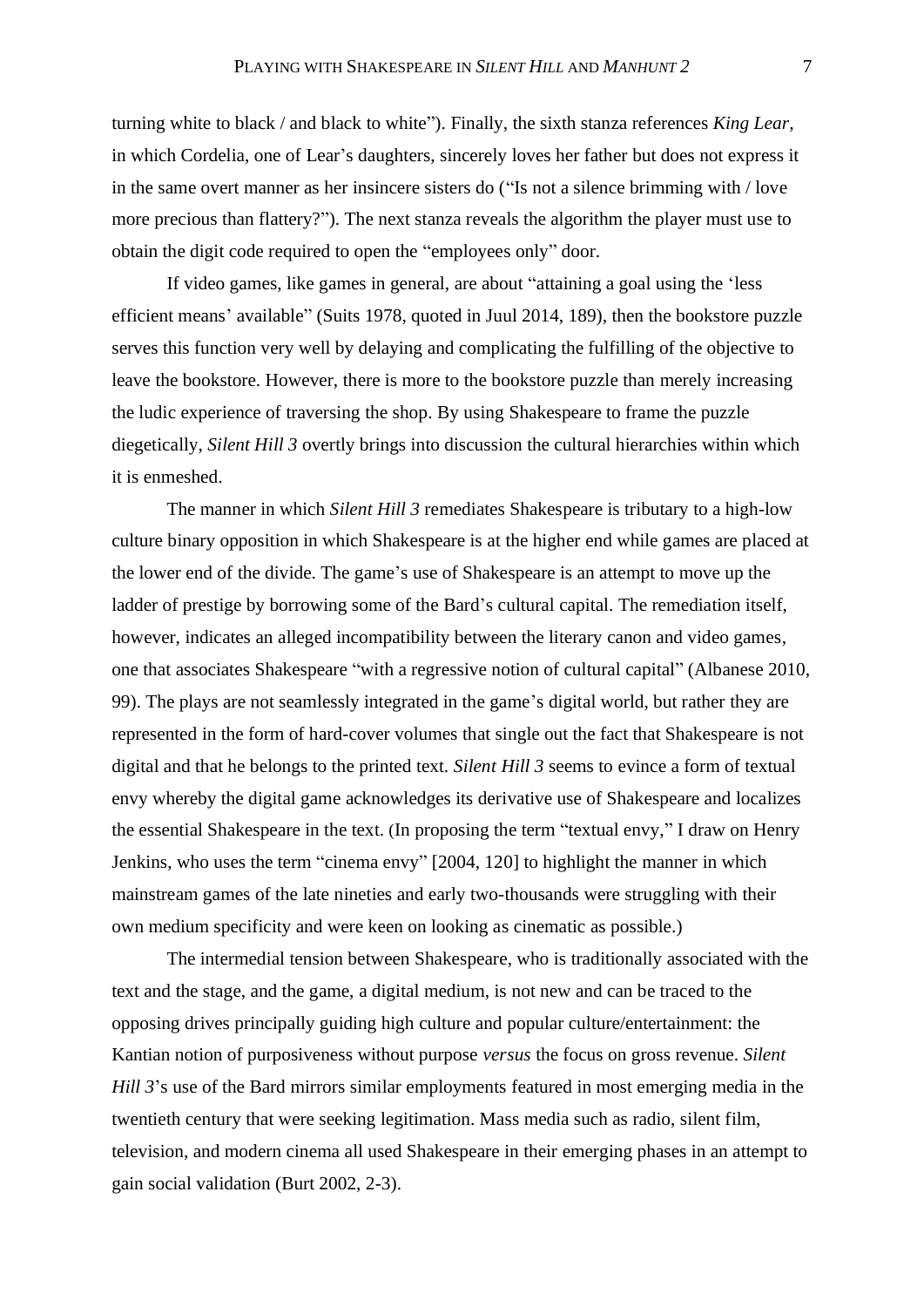But while in the case of the aforementioned media similar expressions of textual envy were to be found—for example, in the refusal of the film *Hamlet* (Branagh 1996) to make any commercial compromise and its insistence on faithfully replicaticating the text on the play (Albanese 2010, 99)—in their remediation of Shakespeare, digital media "not only move vertically, placing the present on top of the past, but also [branch] out geographically, technologically, cross-culturally" (Fazel and Geddes 2010, 10). This deterritorialized Shakespeare in flux unbound by hierarchy or origin leads Maurizio Calbi to the conclusion that Shakespeare on the (digital) screen is spectral or "hauntological" (2013, 4). Digital Shakespeare is not a replica of a "real" textual Shakespeare, but a post-textual Shakespeare (Lanier 2010, 106) whose textual signified is always already deferred.

In contradiction with its digital counterparts, *Silent Hill 3*'s use of Shakespeare is a reactionary one that seeks to reterritorialize the Bard into his historical early modern English context represented by the text of the plays. This yearning for a stable textual Shakespeare is coupled with digital media's needs to compensate for their lack of physicality (Kirkland 2008, 115), a need which itself taps into a nostalgia for a real past (Niemeyer 2014, 2). To this purpose, *Silent Hill 3* remediates the volumes which are not only part of the background but are also interactive objects which the player must place in the right spot on the bookshelf. This further highlights the physicality of the volume and strengthens the Bard's association with the text.

The gamification of Shakespeare is also beneficial for the playwright who, in his canonical form, the book, becomes accessible to an audience who might otherwise regard him as elitist, boring, or complicated. In this sense, *Silent Hill 3*'s remediation of Shakespeare embodies Douglas Lanier's understanding of digital Shakespeare as "rhizomatic" (2010, 104- 5). Shakespeare and *Silent Hill 3* remain autonomous, but each evolves in the direction of the other: Shakespeare descends from his high culture status to lower forms of popular culture and entertainment while the game's mobility is directed upwards to the sphere of high art.

In discussing the presence of Shakespeare in *Silent Hill 3*, one should also consider the American market that the game primarily targets and the inflections of the local American notion of high art that is intertwined with the idea of "access to higher education" (Albanese 2010, 98). Like the film adaptations of nineties and early two-thousands, *Silent Hill 3*'s use of Shakespeare is also pedagogical. *Silent Hill 3* differs from most adventure and actionadventure games in the sense that on hard mode solving the bookstore puzzle demands a high level of textual literacy (players must decode a poem written in an archaic English) and knowledge of some of the most important Shakespearean tragedies. The fact that knowledge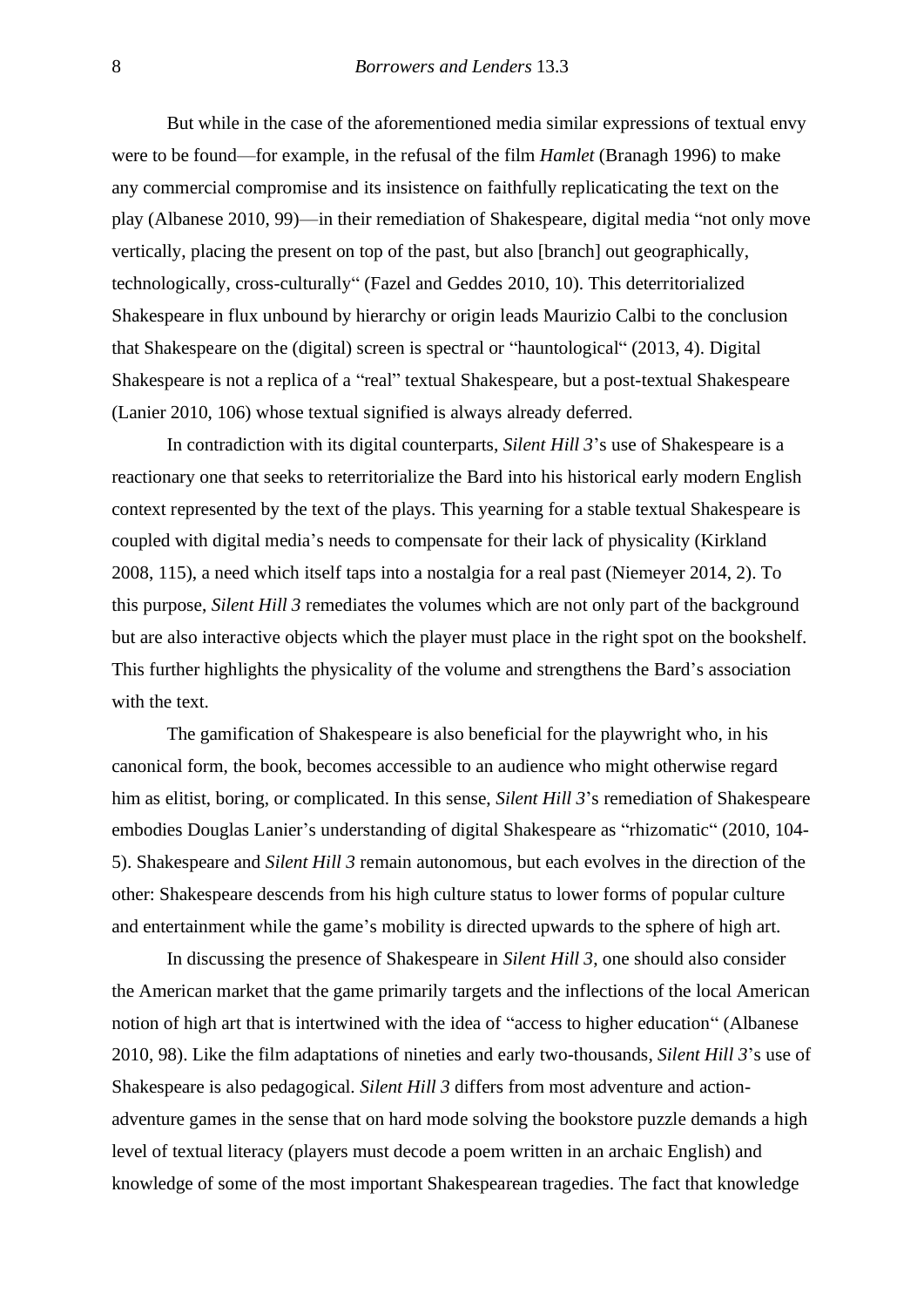of the plays becomes a condition for solving the puzzle is not coincidental but is indicative of the game's acknowledgement that Shakespeare is a universal figure that must be taught to everyone, including diehard players of video games.

Conversely, the presence of the riddle only on "hard" mode suggests that Shakespeare's text is complicated and cannot be understood by all potential players of the game. As a result, all players of *Silent Hill 3* have access to the hardcover Shakespeare volumes, but only the most proficient players get to interact with the content of the plays. The bookstore puzzle literally tests its most proficient players' knowledge of Shakespeare and coerces those players who want to enjoy the game on hard mode to familiarize themselves with the plays, ideally by reading them as suggested by the remediation of the hardcover volumes forming the anthology.

*Silent Hill 3*'s textual envy, manifested primarily in the bookstore puzzle, redefines proficiency in gaming by demanding that its players show not only conventional gameplay skills such as good hand-eye coordination, resource management, and logical thinking, but also literary knowledge and textual literacy. The fact that solving the puzzle requires reading comprehension dovetails with a "denial of the ludic" (Kirkland 2010, 320-322) that undergirds *Silent Hill 3*, as well as other instalments in the series. If video games are lowbrow products (a condition admitted by *Silent Hill 3*) and Shakespeare is a representative of high culture, then the specific medial traits of video games are suspended when Shakespeare makes his presence. This is made evident in the riddle which questions the ludicity of the game by asking the player "art thou player or audience?" and therefore suggests that playtime is over. By means of this game design choice the game submits to the conservative critique that the interactivity of video games is incompatible with art because it precludes a disinterested reception (Tavinor 2013, 567).

Despite the reverence with which *Silent Hill 3* remediates Shakespeare in an attempt to borrow the Bard's cultural capital and be legitimized as a form of art, the game does not elevate itself from Schlockspeare. The reason does not necessarily lie in the sensationalist over-the-top violence of some game levels, but rather in the game's failure to entertain a dialogic and hermeneutic relation to the plays. In other words, the content of the plays does not inform, mould, or structure the storyworld of *Silent Hill 3* in any way. Rather, the game's storyworld is based on another canonic work of art, Roman Polanski's film *Rosemary's Baby*. The game uses Shakespeare as a symbolic, canonical figure of Western culture. What ensues, therefore, is a tension between the game's textual envy and its incapacity, or unwillingness,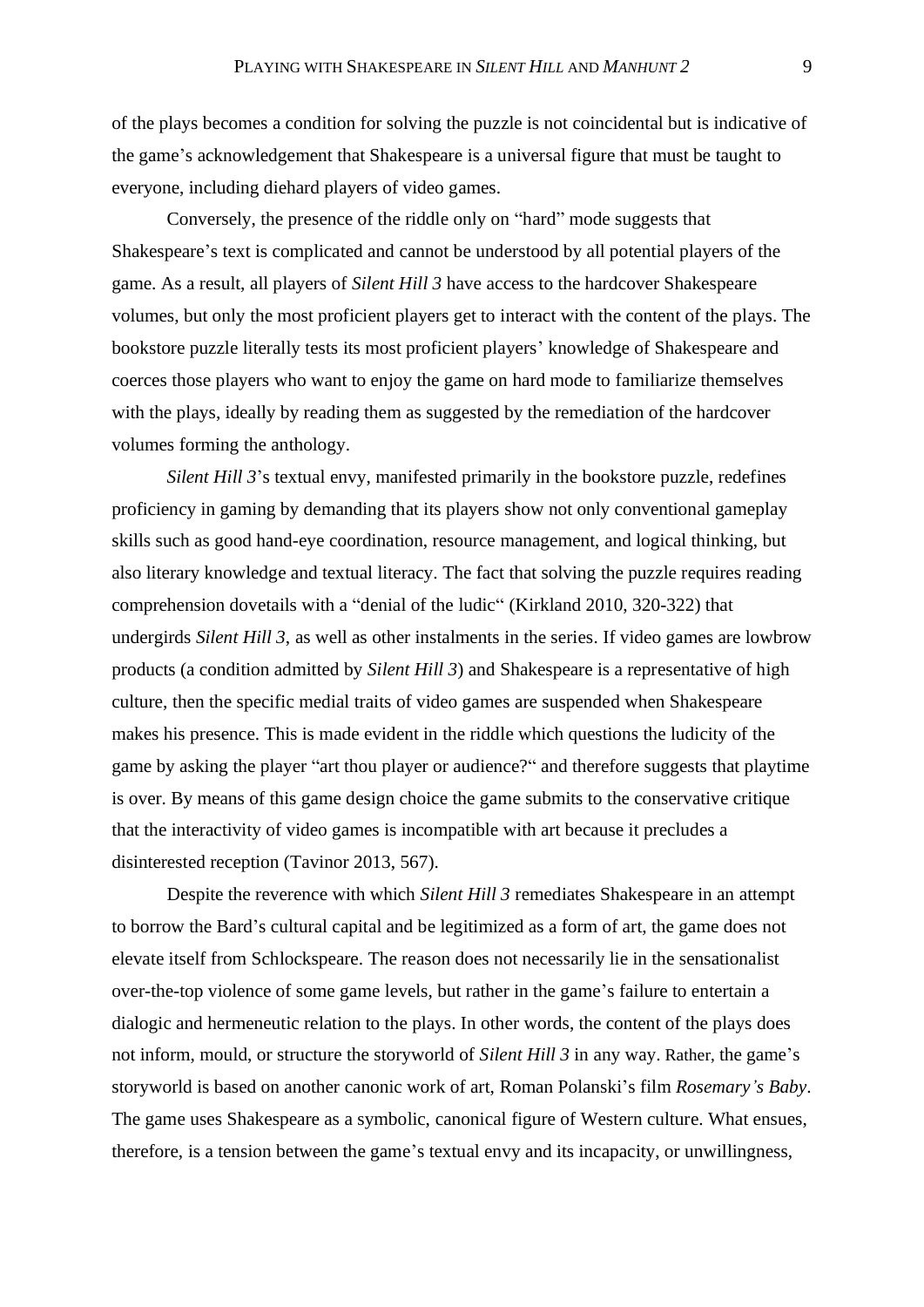to meaningfully employ (in a diegetic sense) the Shakespearean text. A similar tension, but of a different polarity, can be found in another survival horror game, *Manhunt 2.*

#### *Manhunt 2* and the Destruction of Shakespeare

Like *Silent Hill 3*, the game design of *Manhunt 2* pays tribute to a high art-low popular culture dichotomy. However, unlike Konami's 2003 release, *Manhunt 2* does not wish to attain the legitimacy of art, but insists on its status as part of low popular culture. In order to achieve this, the game adopts a sensationalist lowbrow aesthetic which relies heavily on remediations of "snuff" video and a graphic displays of extreme violence, especially in the game's interactive cut-scenes. Snuff is an exploitation film genre that claims to depict the actual killing of a human being (Kerekes et al. 1996, 7). In order to authenticate the events depicted, snuff films purposefully feature a low production quality, along with VHS filters and effects in order to suggest the fact that the events were unprofessionally filmed by a hand-held VHS camcorder. *Manhunt 2* borrows some elements of snuff film aesthetics in order to convey a similar realism effect and to convince players that they are actually playing an interactive snuff movie.

High art is also remediated in the game, but its use follows coordinates opposite to those of *Silent Hill 3*. In *Manhunt 2*, figures associated with high "Culture," such as Beethoven and Shakespeare, are used as symbols of oppression which must be avoided or, in the case of Shakespeare, even destroyed. The destruction of Shakespeare, therefore, constitutes a materialist use whereby the cultural capital of the Bard is acknowledged and used as a reference point relative to which the game may position itself on a lower rank on the ladder of prestige.

Although the manner in which *Manhunt 2* uses Shakespeare would normally qualify as a form of Schlockspeare, this categorization is undermined by the type of intertextual relation the game entertains with the Bard's plays. As pointed out in the beginning of this article, Schlockspeare does not relate dialogically and hermeneutically to the plays, but rather evokes Shakespeare in a dominantly materialistic way. *Manhunt 2* exceeds materialism by structuring its storyworld in accordance with one of Shakespeare's plays, *The Tempest*, which becomes a hypotext with diegetic relevance for the game (Nae 2017).

*Manhunt 2* simulates the story of Daniel Lamb, a scientist working on a military project for the government that is aimed at creating the perfect assassin. The subjects of the project were submitted to a series of experiments that were supposed to determine the creation of an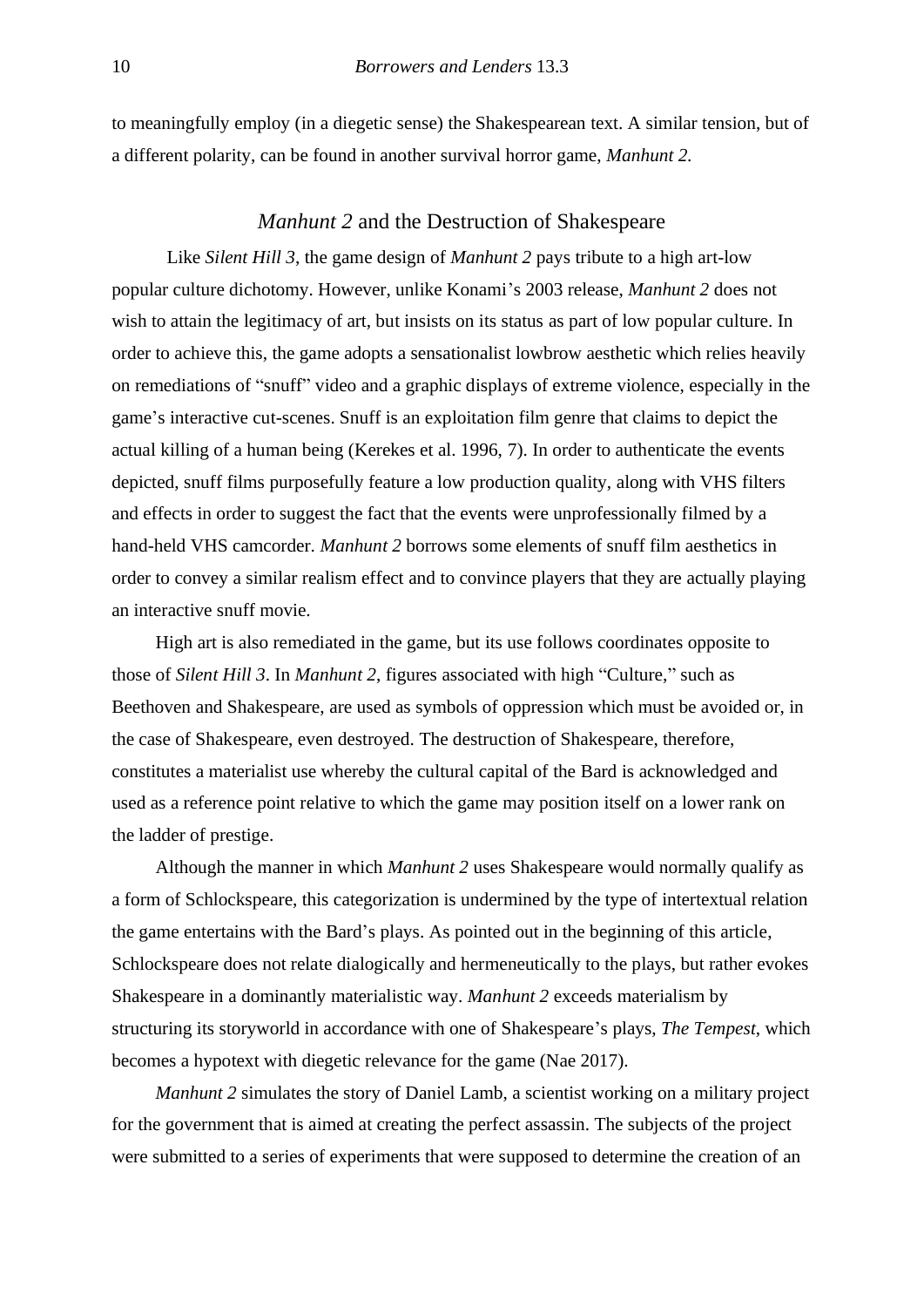alter ego that would be activated and controlled by the government only during combat. This limitation would have two advantages: first, the killer alter ego, lacking the moral dilemmas of the soldiers' true selves, would be more efficient and, second, the subjects would not remember what their killer alter ego had done, thus protecting them from post-traumatic stress disorder. The head of the project, Dr. Pickman, successfully employs his methods on Daniel Lamb, who becomes an unstoppable killer. But Dr. Pickman and Lamb lose control of the killer alter ego and Lamb ends up assassinating indiscriminately. Among his victims are his own wife and child.

The game starts with an amnesic Lamb escaping from his sanatorium and fighting his way past numerous foes and through various locations in an attempt to find Dr. Pickman and to remember his past. What appears to be a stock action film plot imported into the video game gains new layers of meaning as the mission, "Origins," unfolds. Once Lamb gets closer to Pickman, the latter recites a quotation from *The Tempest*, "What seest thou else / In the dark backward and abysm of time?" (1.2.60-61), which makes Lamb faint.<sup>4</sup> After being captured, disarmed, and held under the supervision of a guard in a hospital ward, Lamb manages to escape and recover his weapons, whereupon Dr. Pickman tries to make Lamb faint again by broadcasting the quotation through the speakers found in many of the rooms of the facility. To avoid this, the player must shoot down the speakers before the quotation can be heard completely.

The overt intertextual link to *The Tempest* opens up a re-evaluation of the events preceding the "Origins" mission and recasts Dr. Pickman and Daniel Lamb as a Prospero-Miranda couple, where the former maintains the latter's amnesia through magic/science. In keeping with the source text, the resolution of the plot requires that the instruments of power be destroyed.

> I'll break my staff, Bury it certain fathoms in the earth, And deeper than did ever plummet sound I'll drown my book. (5.1.63-66)

If in the play Prospero's power lies in his staff, book, and the garment he uses to maintain Miranda's amnesia in the beginning of the play, in *Manhunt 2* the staff, book, and garment comprise Shakespeare's text, which must be destroyed—not by its entitled owner, Dr. Pickman, but, in keeping with the anti-establishment attitude of the game, by Pickman's subject, Daniel Lamb. The play is here remediated in the form of a performance itself mediated by a technology of mass communication, the speakers. On the one hand, the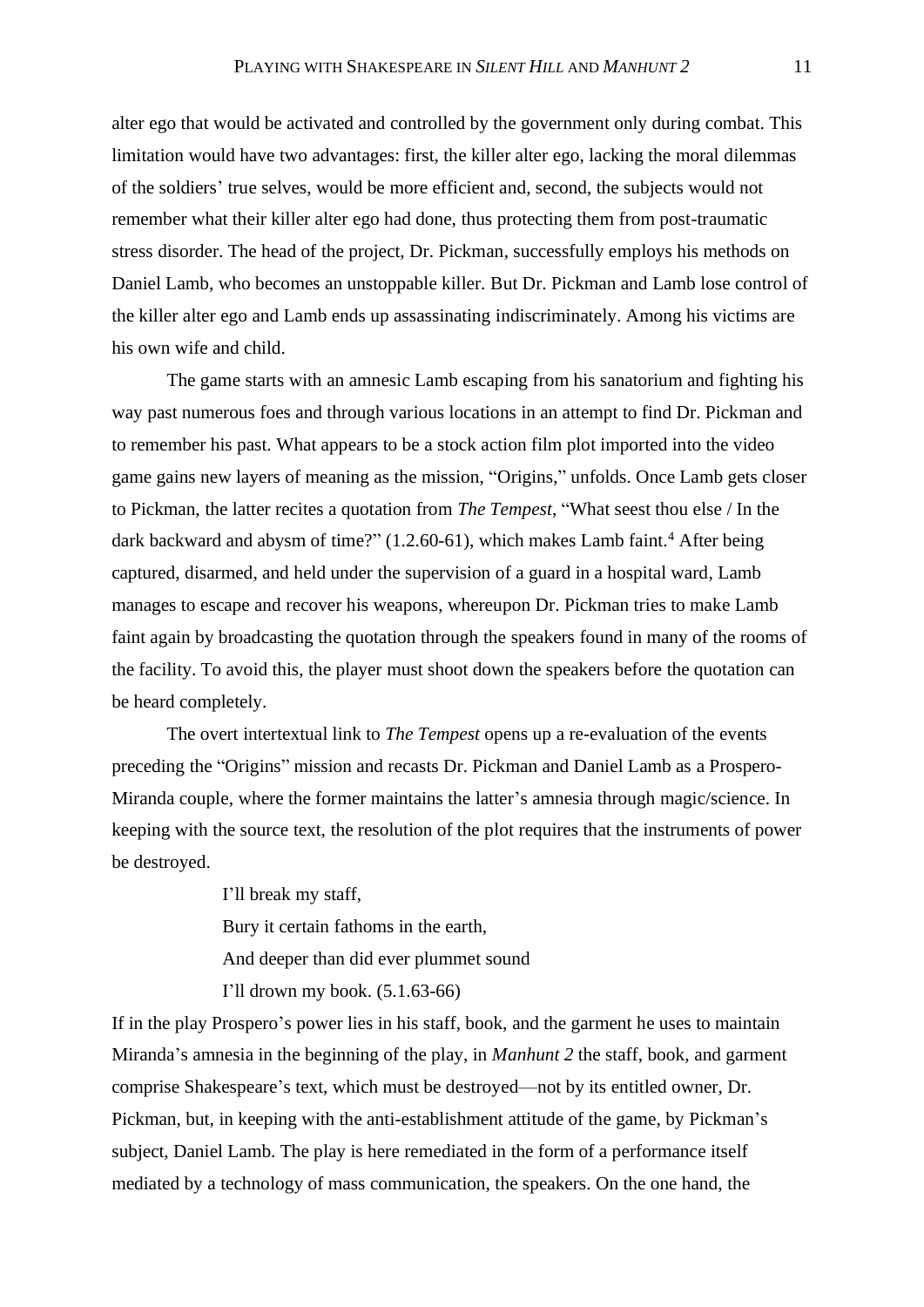Shakespeare of *Manhunt 2* is to a certain extent similar to Maurizio Calbi's (2013) spectral Shakespeare who inhabits media without residing in them (4) and whose appearance is always a re-appearance (6). The objective to destroy Shakespeare forces the player to follow the playwright who is constantly deferred across a chain of speakers until the player finally reaches the performer, Dr. Pickman, whom the player eventually kills.

On the other hand, the game's remediation differs from spectral Shakespeare, since spectrality presupposes that the "original" Shakespeare, like Derrida's transcendental signified, does not exist (Derrida 1978/2001, 13). Contrary to this logic of *différance*, in *Manhunt 2* the chain of signification does lead to an original signified that is embodied by the performer. The assumption of the game seems to be that the automatically reproducible Shakespeare of mass media is a derivative, secondary Shakespeare that imitates the original Shakespeare. In order to find this original, players must move beyond the Bard's many mass media instantiations, iterations, or materializations until they reach the performer. What is more, in a manner similar to *Silent Hill* 3, *Manhunt 2*'s remediation of Shakespeare pays homage to the idea that interactivity and art are incompatible. While the speakers are destroyed during gameplay proper, the essential Shakespeare embodied by Dr. Pickman, the performer, is killed in a cut-scene that suspends player input.

If adaptations are "[a]n acknowledged transposition of a recognizable work or works, [a] creative *and* interpretive act of appropriation/salvaging, [and] an extended intertextual engagement with the adapted work," (Hutcheon 2006, 8) then *Manhunt 2* qualifies as an adaptation of *The Tempest*: the game transposes the bulk of the play's content from its original medium, rewrites the content of the play in order to make it palatable with the norms of the action-adventure genre, and engages in a (critical) dialogue with the source text. Yet one cannot ignore the fact that the result of the adaptation is very different from that of the original. Instead of a historical video game that simulates an early modern world, we are dealing with a fictional USA where the creation of super soldiers is possible. What is more, the rewriting of the play contests its elitist ideology in the sense that, while in the play the authority of the magician is undisputed, the game rebukes the updated magician, namely the scientist (Nae 2017, 373).

The significant changes undergone by the play bring to mind Julie Sanders' concept of appropriation:

> [A]ppropriation frequently affects a more decisive journey away from the informing source into a wholly new cultural product and domain. This may or may not involve a generic shift, and it may still require the intellectual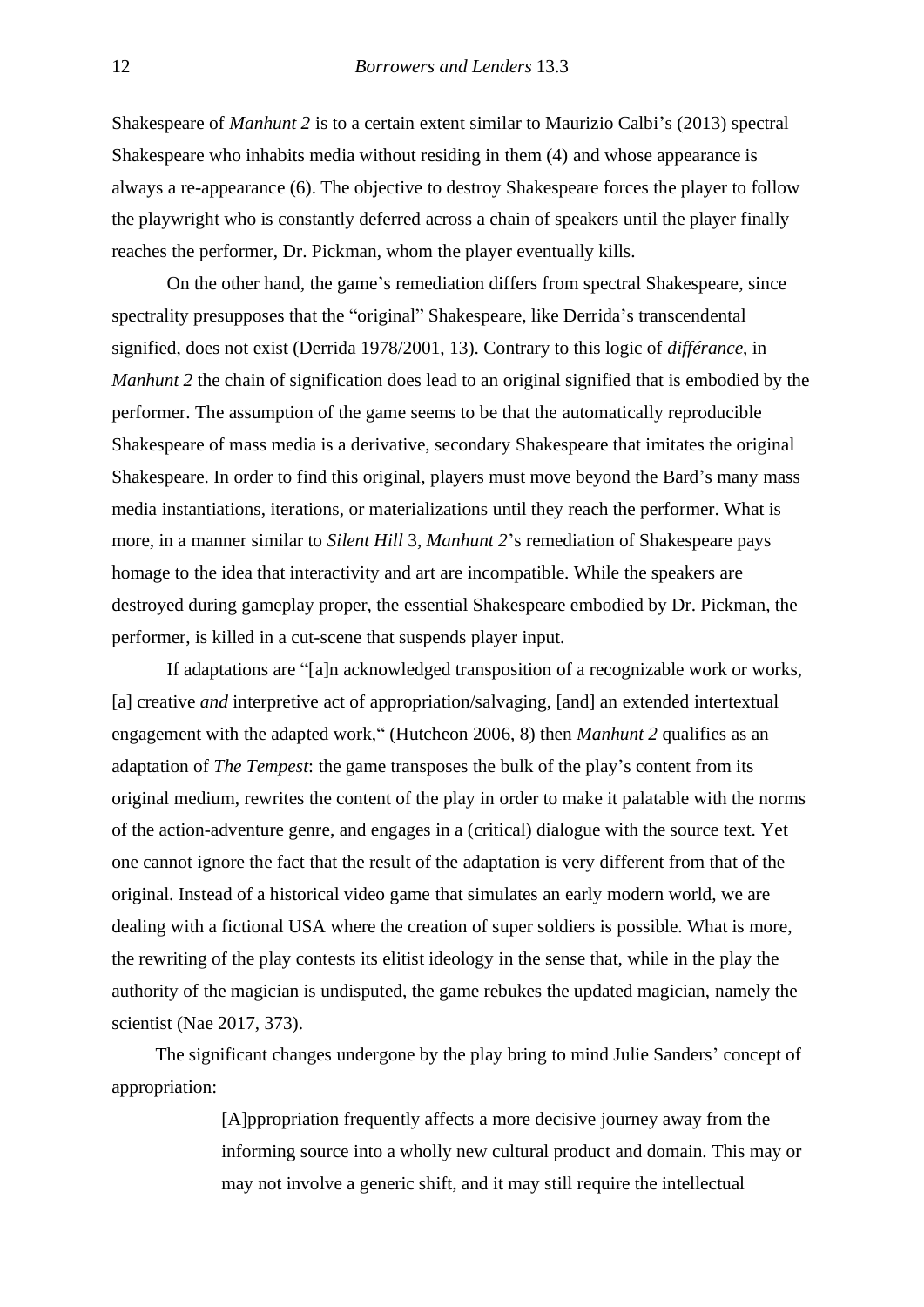juxtaposition of (at least) one text against another that we have suggested is central to the reading and spectating experience of adaptations. But the appropriated text or texts are not always as clearly signalled or acknowledged as in the adaptive process. They may occur in a far less straightforward context than is evident in making a film version of a canonical play (2006, 26).

The distance between the game and the source text encourages us to frame *Manhunt 2* as an appropriation of *The Tempest*. If we take into consideration Linda Hutcheon's claim that narrative pleasure in adaptations comes from identifying "repetition with variation" (2006, 4), then the quotation from Shakespeare provides additional reward to the players who are familiar with the Shakespearean text. In this sense, the game is similar to *Silent Hill 3*. While *Silent Hill 3* offers superior ludic gratification for those players knowledgeable in the plays, *Manhunt 2* rewards players with a superior narrative experience if they are familiar enough with *The Tempest* to be able to recognize the origin of the quotation. Despite the contestation of Shakespeare (and, through him, of the established arts in general), the game's use of the Bard normalizes knowledge of Shakespeare and contributes to his alleged universality. The game implies that there is room for Shakespeare even alongside one of the most contested form of entertainment, namely the snuff video, which further increases the already generous portability, mutability, and compatibility of the early modern English playwright.

In addition to this normalization, *Manhunt 2* also presents a pedagogical function by encouraging players to discover Shakespeare. This is not achieved by means of the video game proper, as in the case of *Silent Hill 3*, but with the help of an important paratext, the trailer. In one of the early trailers of the game, after Daniel Lamb introduces himself, Pickman's voice can be heard reciting the quotation, which stands out due to its archaic idiom. Those hardcore players who were encouraged by the distinctiveness of Pickman's lines to investigate their source will have at the same time benefited both from an enriched gameplay experience and from knowledge of Shakespeare. Once again, Lanier's mutually beneficial rhizomic relation between Shakespeare and digital media is confirmed by *Manhunt 2*, despite the game's overt, violent rejection of the Bard.

## Conclusion

This article has attempted to highlight how conflicting tendencies in the AAA gaming industry concerning video games' relation to art and high culture are played out in the remediations of Shakespeare featured in the survival horror games *Silent Hill 3* and *Manhunt*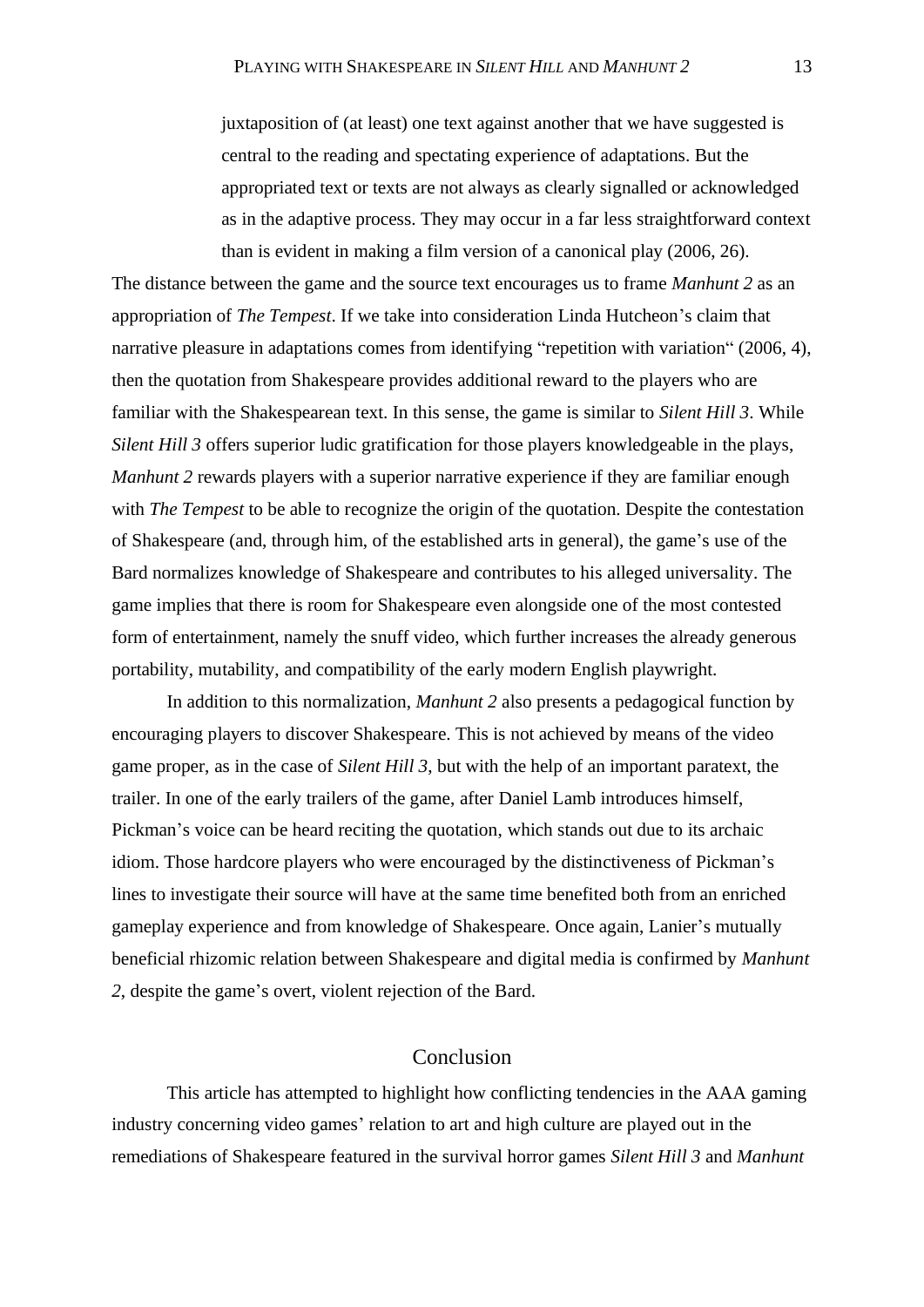*2*. I have shown that, despite the stark opposition between the ways the two games view themselves in relation to art, both *Silent Hill 3*'s and *Manhunt 2*'s use of Shakespeare acknowledges the Bard's symbolic capital. *Silent Hill 3* remediates Shakespeare in the form of a multiple-volume anthology and turns knowledge of Shakespeare into a condition for progression in the game. The remediation of Shakespeare brings along a suspension of gameplay, since gameplay is deemed incompatible with the established arts represented by the early modern English playwright. Instead of completing conventional action-adventure tasks, players must now read a poem written in an archaic English and use their knowledge of the plays to solve the puzzle and progress. In doing so, the game replaces digital literacy and gaming skills with textual literacy and reading comprehension skills. *Silent Hill 3* manifests a textual envy made evident by the manner in which it tries to remediate the affordance of the printed text. Furthermore, by remediating Shakespeare's plays, the game tries to borrow some of the playwright's cultural capital and attain the legitimation of art.

Notwithstanding this move towards legitimation, the game fails to confirm the conservative conception of art that it tries to embody. While art is expected to cue a disinterested reception and be purposive without purpose, the plays of Shakespeare do not have diegetic bearing on the storyworld of the game. His use is a consumerist one geared by the game's attempt to profit from Shakespeare's cultural capital. A different approach to using Shakespeare is featured in *Manhunt 2*. Paradoxically, although *Manhunt 2* rejects the idea that games should be accepted as a form of art, the manner in which Shakespeare is remediated in the game resembles traditional artistic adaptations of Shakespeare. On the one hand, the game procedurally coerces the player to destroy the faithful performance of Shakespeare's text in order to show its rejection of high art; on the other hand it employs *The Tempest* as a hypotext that structures the storyworld of the game, turning it into what Julie Sanders calls appropriation.

Finally, the materialistic use of Shakespeare in the games is also beneficial to the Bard. The two games associate Shakespeare with the original text or its performance, thereby acknowledging and reinforcing the position of conservative cultural criticism that localizes Shakespeare in the early modern English text. In addition to this, the games stress the alleged universality of Shakespeare. In order to enjoy a comprehensive experience of the games, players must be familiar with Shakespeare to the extent that they can solve a puzzle that test their knowledge of the plays, or can identify the plays when confronted with an unreferenced quotation.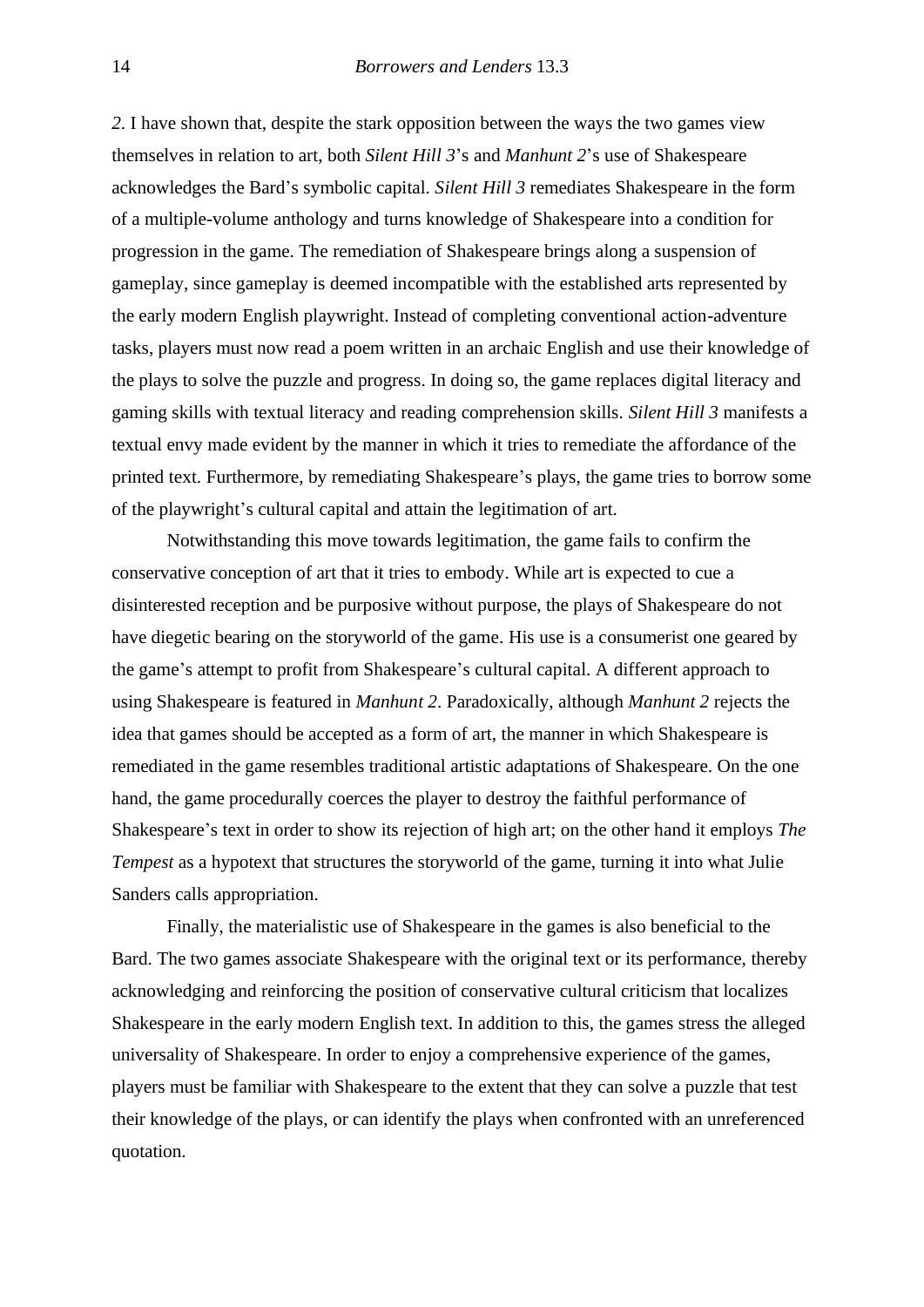- <sup>1</sup> Research for this work was supported by the UEFISCDI research grant PN-III-P4-IDPCE-2016-0741, no. 1/2017, "The Circulation of Shakespeare's Texts in the South-Eastern Border."
- <sup>2</sup> Although Burt is right in pointing out how the authority of traditional cultural and educational institutions is decentred by the internet, one should not ignore that, deterritorialized as it is, the internet also features its own hierarchies buttressed on the allegedly obsolete hierarchies created by the very centres it has now displaced. For example, in her discussion of Romanian digital vernacular productions of Shakespeare on Youtube, Adriana Mihai (2019, 10-11) shows that linguistic barriers determined by the position of English as a global language, as well as the algorithmic barriers characteristic of YouTube, hinder the visibility of local Shakespeare productions and their subsequent legitimation by local agents.
- <sup>3</sup> *Silent Hill 2* (Konami, 2001) is an indirect sequel to *Silent Hill*. The events are set in the same storyworld, but there are no reoccurring characters.
- <sup>4</sup> Quotations from *The Tempest* come from Barbara Mowat, Paul Werstine, Michael Poston, Rebecca Niles, eds., *Shakespeare's Plays, Sonnets and Poems* (Washington, DC: Folger Shakespeare Library, n.d.), [https://shakespeare.folger.edu](https://shakespeare.folger.edu/) [accessed March 31, 2021] and will henceforth be cited by act, scene, and line parenthetically.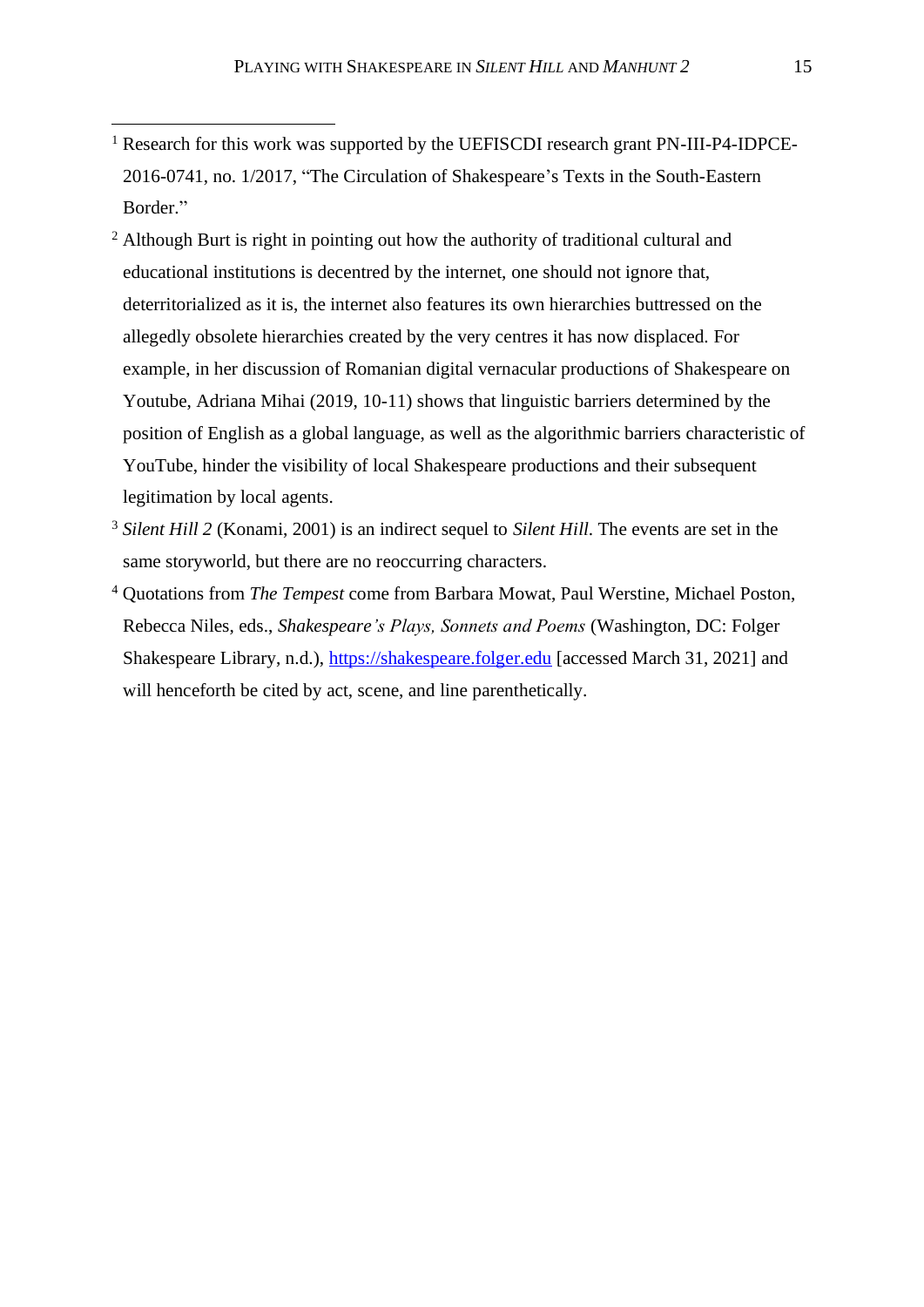#### References

- Albanese, Denise. 2010. *Extramural Shakespeare*. New York and Basingstoke: Palgrave Macmillan.
- Bolter, David J. & Richard A. Grusin. 2000. *Remediation: Understanding New Media.* Cambridge, Massachusetts: The MIT Press.
- Branagh, Kenneth (dir). 1996. *Hamlet*. Perf. Kenneth Branagh and Julie Christie. Castle Rock Entertainment, and Columbia Pictures. DVD release, 2007, Warner Bros.
- Burt, Richard. 2002. *Shakespeare after Mass Media.* New York and Basingstoke: Palgrave Macmillan.
- Calbi, Maurizio. 2013. *Spectral Shakespeare. Media Adaptations in the Twenty-First Century*. New York and Basingstoke: Palgrave Macmillan.
- Corrigan, Timothy. 2015. "Emerging from Converging Cultures: Circulation, Adaptation, and Value." In *The Politics of Adaptation, Media Convergence and Ideology*. Edited by Dan Hassler-Forest and Pascal Nicklas. New York and Basingstoke: Palgrave Macmillan. 53-65.
- Dalton, Stuart. 2015. "How Beauty Disrupts Space, Time and Thought: Purposiveness Without a Purpose in Kant's *Critique of Judgment*." *E-LOGOS – Electronic Journal for Philosophy* 22.1: 5–14. Available online at:

[https://nb.vse.cz/kfil/elogos/history/22\\_01\\_dalton.pdf](https://nb.vse.cz/kfil/elogos/history/22_01_dalton.pdf) [accessed 30 July 2019].

- Derrida, Jacques. 1978. *Writing and Difference.* Translated by Alan Bass. London and New York: Routledge. 2001.
- Fazel, Valerie M. and Geddes Louise. 2017. "Introduction: The Shakespeare User." In *The Shakespeare User, Critical and Creative Appropriations in a Networked Culture.* Edited by Valerie M. Fazel and Louise Geddes. New York and Basingstoke: Palgrave Macmillan. 1-22.
- Fisher, John A. 2013. "High art versus low art." In *The Routledge Companion to Aesthetics*. Third Edition. Edited by Berys Gaut and Dominic McIver Lopes. London and New York: Routledge. 473-484.
- Foucault. Michel. 1972. *The Archaeology of Knowledge*. Trans. by A. M. Sheridan Smith. London and New York, Routledge. 2002.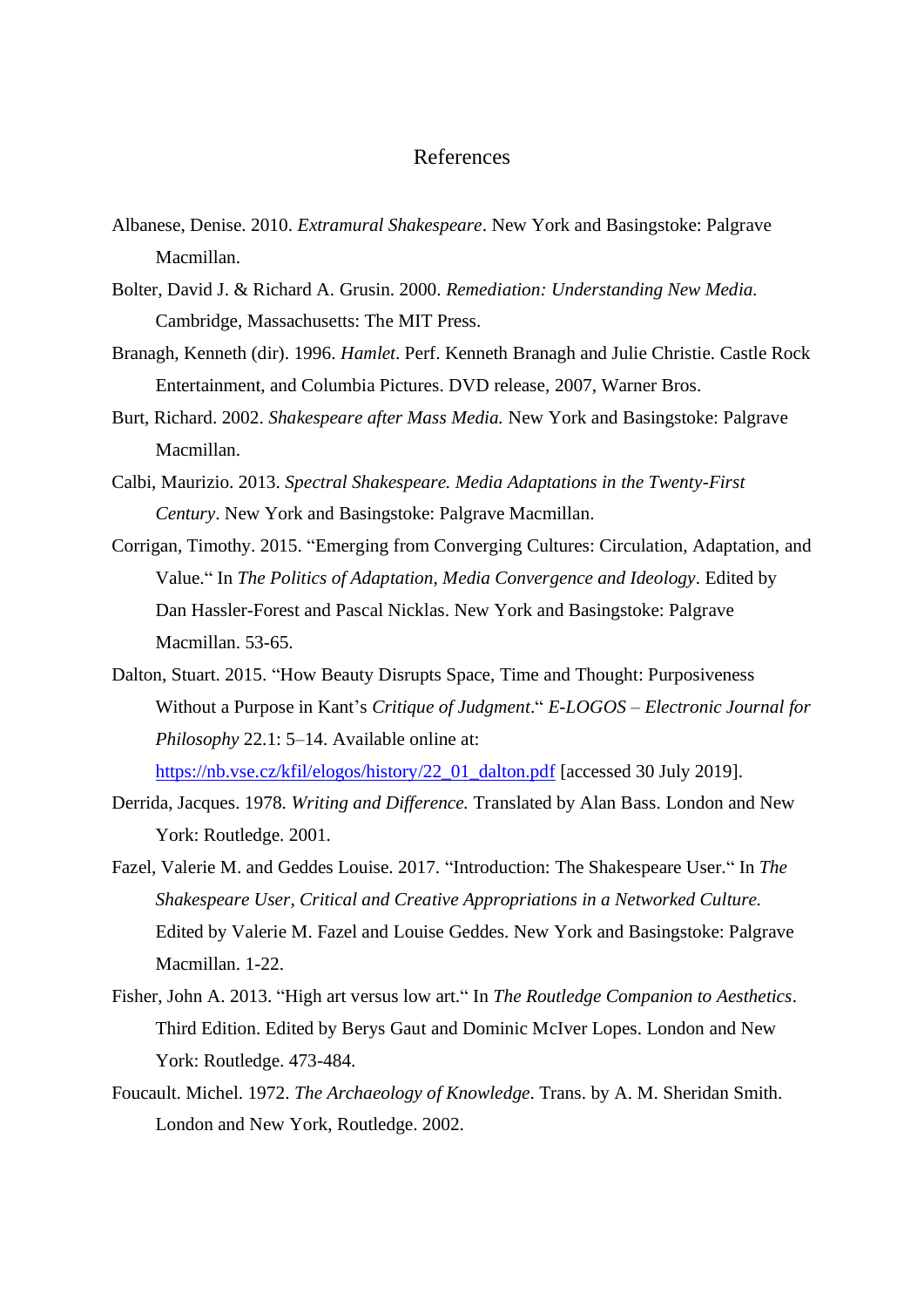- GoodBadFlicks. 2015. "Every Reference in Silent Hill." Available online at: <https://youtu.be/l2FsbXIE6iw> [accessed 30 July 2019].
- Hutcheon, Linda. 2006. *A Theory of Adaptation.* London and New York: Routledge.
- Jenkins, Henry. 2004. "Game Design as Narrative Architecture." In *First Person: New Media as Story, Performance, and Game*. Edited by Noah Wardrip-Fruin and Pat Harrigan. Cambridge, Massachusetts: MIT Press. 118-30.
- Juul, Jesper. "On Absent Carrot Sticks. The Level of Abstraction in Video Games." In *Storyworlds across Media. Toward a Media-Conscious Narratology*. Edited by Marie-Laure Ryan and Jan-Noël Thon. Lincoln and London: University of Nebraska Press. 173-192.
- Kant, Immanuel. 2007. *Critique of Judgement*. Translated by James Creed Meredith. Edited by Nicholas Walker. Oxford and New York: Oxford University Press.
- Kerekes, David, and David Slater. 1996. *Killing for Culture. An Illustrated History of Death Film*. London and San Francisco, Creation Books.
- Kirkland, Ewan. 2008. "Resident Evil's Typewriter Survival Horror and Its Remediations." *Games and Culture* 4.2: 115-126.
- Kirkland, Ewan. 2010. "Discursively Constructing the Art of Silent Hill." *Games and Culture* 5.3: 314-328.
- Konami Computer Entertainment Tokyo. 1999. *Silent Hill*. Konami. PlayStation release, 1999.
- Konami Computer Entertainment Tokyo. 2001. *Silent Hill 2*. Konami. Windows release, 2003.
- Konami Computer Entertainment Tokyo. 2003. *Silent Hill 3*. Konami. Windows release 2003.
- Lanier, Douglas. 2006. "Shakespeare and Cultural Studies: An Overview." *Shakespeare* 2.2: 228-248.
- Lanier, Douglas. 2010. "Recent Shakespeare Adaptation and the Mutations of Cultural Capital." *Shakespeare Studies* 38: 104-113.
- Mihai, Adriana. 2019. "Romanian Users' YouTube "Shakespeares": Digital Localities in Global Fields." *Humanities* 8.2. Special Issue "Shakespeare and Digital Humanities: New Perspectives and Future Directions." Edited by Stephen O'Neill. 1-12. Available online at:<https://doi.org/10.3390/h8020084> [accessed 30 July 2019].
- Nae, Andrei. 2017. "Miranda Fights Back: Appropriating Shakespeare's *The Tempest* in Rockstar's Stealth Survival Horror *Manhunt 2* (2008)." In *Shakespeare 400 in*